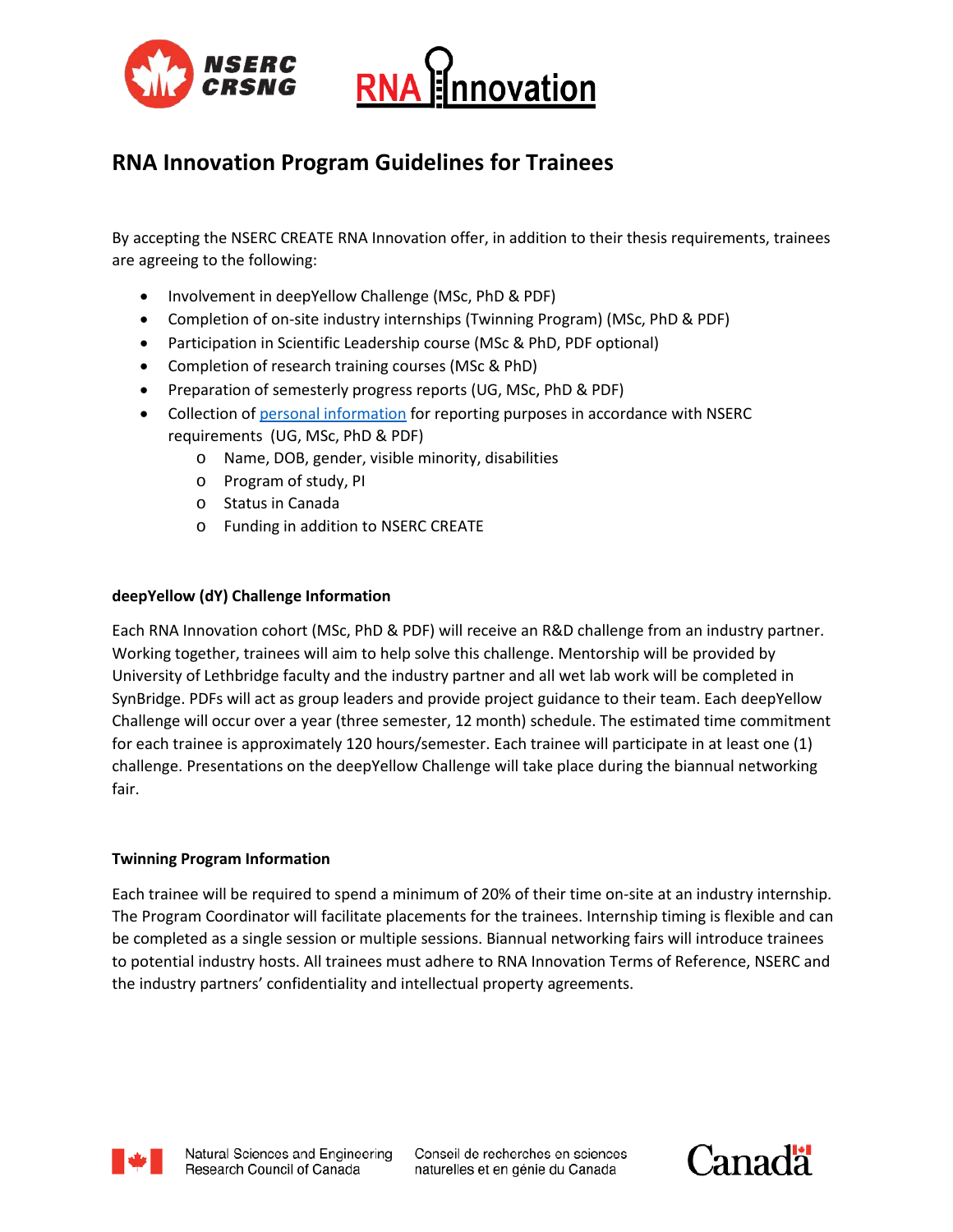



# **Scientific Leadership Course Information**

This course will provide students with a well-rounded and current understanding of scientific ethics, issues regarding gender and minority representation, and professional communication. Experts in these fields will be brought in to facilitate learning and lead discussions. Students will be expected to be involved in the selection of appropriate literature, preparation of presentations and written reports, and discussion of papers. Additionally, as part of the course, students will prepare their thesis project proposal. PDFs are encouraged to audit the course.

The course will consist of three modules addressing (1) leadership with respect to gender and minority representation, (2) integrity & ethics, (3) professional communication.

# **School of Graduate Studies Funding and Teaching Assistantships**

If trainees **do not wish to be** assigned a teaching assistantship, they must consult with their Supervisor, the Program Coordinator and SGS.

RNA Innovation trainees can receive additional funding from SGS (tuition awards, Dean's scholarship) if they meet SGS qualifications.

Trainees are eligible for additional funding outside of RNA Innovation and SGS.

### **Research Course Information**

All trainees must complete the requirements of their respective graduate programs. The RNA Innovation Scientific Leadership Course (see above) is mandatory for MSc and PhD trainees in RNA Innovation and can be used to fulfill SGS course requirements. Credit for the course work will be recognised among the participating institutions.

All RNA Innovation trainees are encouraged to participate in local seminar programs (e.g. ARRTI), RiboClub seminars, educational webinars, MITACS courses/webinars, and other courses that fit within the RNA Innovation mandate. Please discuss any questions or concerns with the Program Coordinator and your Supervisor.

### **Supervisor and Thesis Requirements**

In addition to RNA Innovates program requirements, all trainees must fulfill their duties as defined by their Supervisor. These duties may include assistance with grant proposal writing, mentoring, and maintenance of laboratory infrastructure, attending meetings and conferences, as well as conducting and documenting research.



Conseil de recherches en sciences naturelles et en génie du Canada